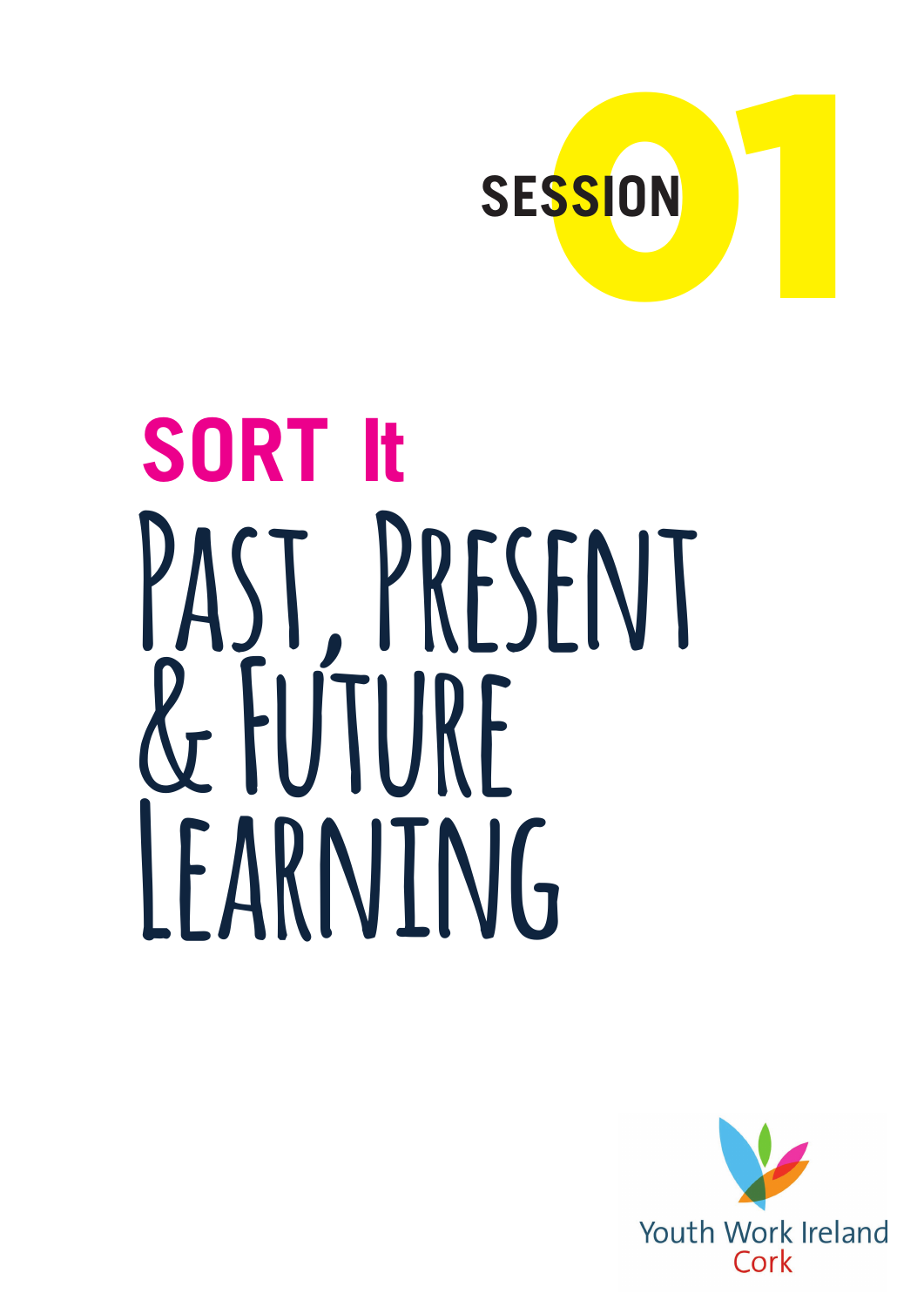# 01 PAST, PRESENT **& Future Learning**

Please thoroughly read the introductory chapter and the literature review to ensure you are familiar with all concepts and models, and that you can confidently explain them simply and clearly to participants.

## LEARNING UBJEC

By the end of this session participants will:

- $\triangleright$  Understand the purpose of the programme and the core model underpinning the programme
- $\triangleright$  Feel heard about their previous experiences of learning
- $\triangleright$  Understand the idea of 'fluid' intelligence



| <b>Section</b>         | <b>Time</b> |
|------------------------|-------------|
| Trickle In             | 10          |
| Intro to the programme | 15          |
| Group agreement        | 20          |
| My learning so far     | 30          |
| <b>Growing Smart</b>   | 15          |
| Close                  | 10          |

## **MATERIALS NEEDED**

| SORT It Module 1<br>PowerPoint presentation                                               |
|-------------------------------------------------------------------------------------------|
| Computer, projector<br>and screen                                                         |
| Speakers connected to the<br>computer to hear the video                                   |
| Small portable pocket<br>folders for all participants                                     |
| A small bell or a<br>mindfulness app bell<br>on a smartphone                              |
| Copy of Hand-out 1<br>for each participant                                                |
| A few copies of the 'word<br>sheet' words cut out and<br>spread out on a table            |
| <b>Flip charts</b><br>and markers                                                         |
| Sticky notes                                                                              |
| Two large (e.g. flipchart)<br>sheets with 'past' and<br>'future' written on them          |
| Four large (e.g. flipchart)<br>sheets with the statements<br>in the 'trickle in' exercise |

written on them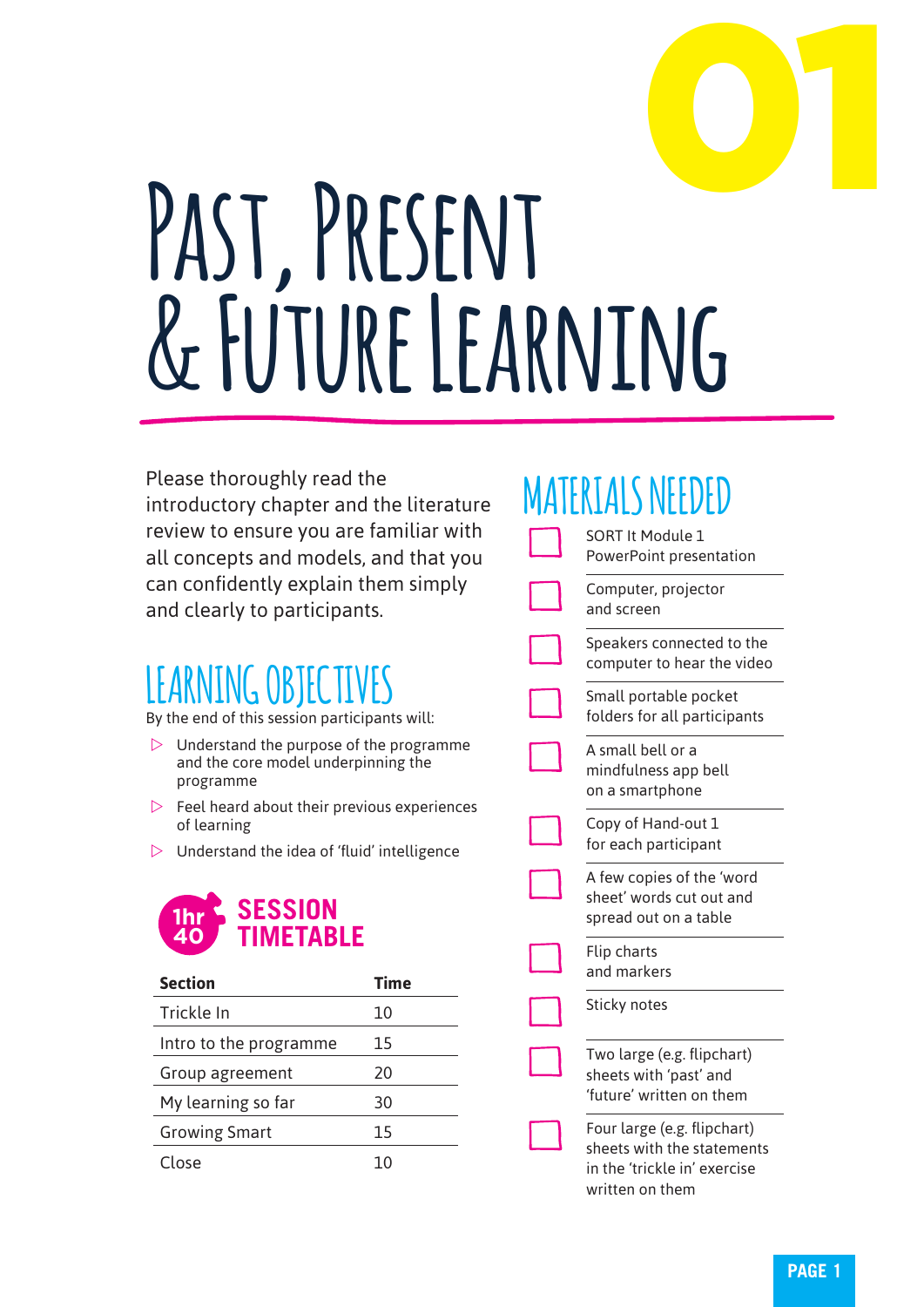



- $\rightarrow$  I learn and solve problems by watching videos
- $\rightarrow$  I learn and solve problems by talking to other people
- $\rightarrow$  I learn and solve problems by reading articles
- $\rightarrow$  I learn and solve problems by writing, doodling or drawing
- $\triangleright$  Have a selection of sticky notes near the pages
- $\triangleright$  Ask participants, as they come in to consider each of the four statements and whether it is 'not true' 'sort of true' or 'very true' for them
- $\triangleright$  Ask them to put one sticky on each statement, rating how true it is for them.
- $\triangleright$  Once they have done this they can sit down
- $\triangleright$  Have a discussion as participants are coming in, completing the exercise and sitting down, about the different ways we can learn and solve problems.

### **15 MIN Introduction to the Programme**

**AIM Participants understand the purpose of the programme and the model behind it.**

#### **OVERVIEW**

There are three parts to this introduction:

- **a)** Introducing the 'Mindful Minute'
- **b)** Giving an overview of the course
- **c)** Giving an overview of the models

#### **A MINDFUL MINUTE Extending the SLIDE 2**



01

- $\triangleright$  Welcome the participants and ask them to sit quietly. Tell them we are going to rest for one minute and do a relaxation exercise. Highlight that sitting quietly for a minute might sound easy, but for some people this can be difficult, and it requires practice. Reassure them that it's fine if they find it a bit difficult at first.
- $\triangleright$  Talk them through the exercise slowly, ensuring your instructions are well spaced to allow the group to undertake each small task (concentrating, breathes etc.), try to use a clear clam voice and model the mindfulness yourself.
- Start by asking them to concentrate on feeling their feet on the ground, the chair beneath them and the air on their skin… next ask them to take some deep breathes concentrating on feeling the breath in and out. This purpose of this exercise is to help them feel present in this room here and now.
- $\triangleright$  Ring the bell / mindfulness app at the end of the minute
- $\triangleright$  Explain that every week, to help focus the group and make sure everyone brings their concentration into the room, the session will start with a quick mindful minute or other exercise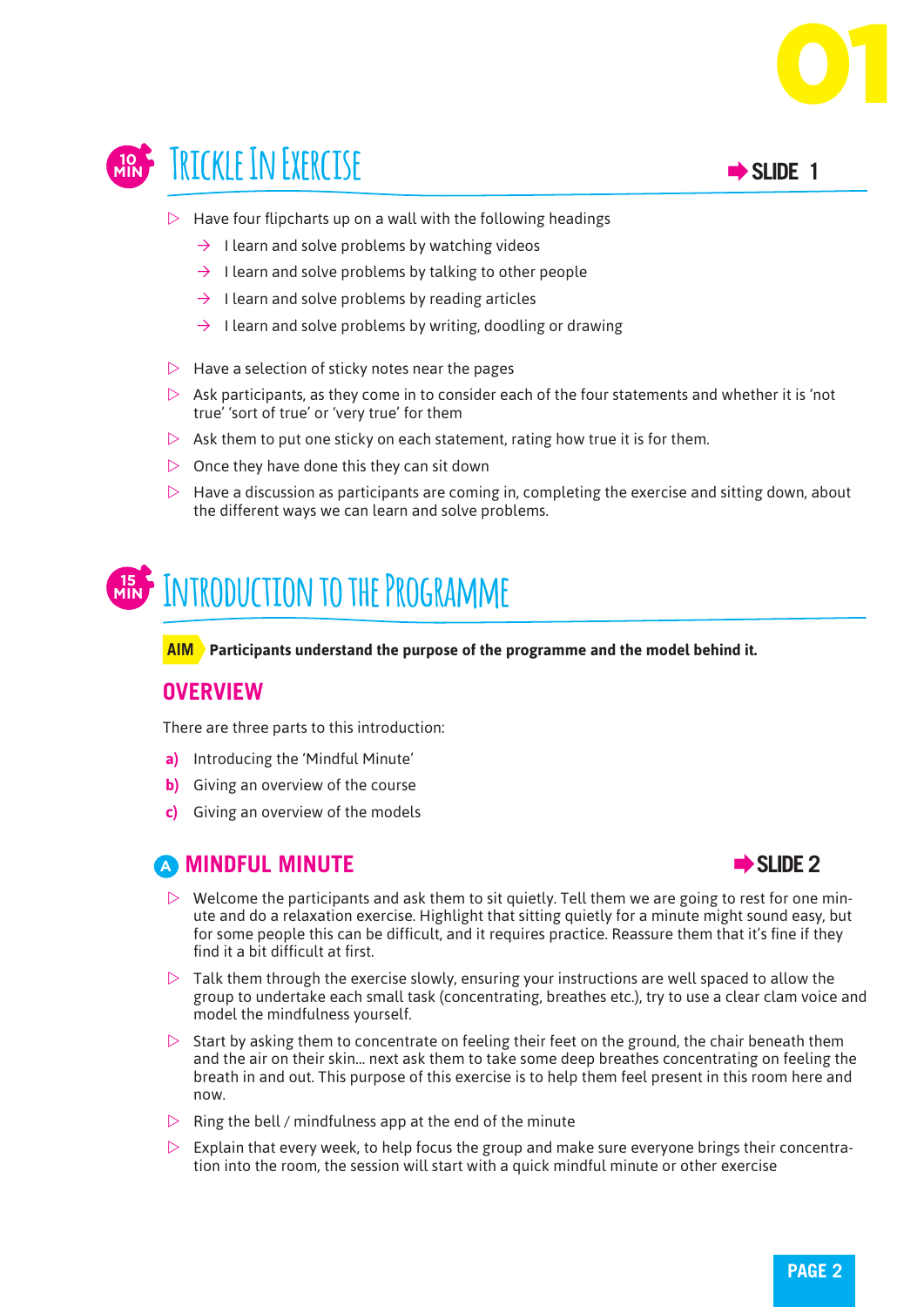#### **B OVERVIEW OF THE COURSE <b>EXAMPLEM EXAMPLEM** SLIDE 3

Talk the young people through the overall programme (all information is in the introductory chapter of the programme) addressing the following points:

- $\triangleright$  This is a psychology course
- $\triangleright$  It is to help us learn about our brains and how they work
- $\triangleright$  It is to help us learn how we respond to different problems, particularly in work or education situations
- $\triangleright$  We will do some experiments and exercises to see how our brain changes
- $\triangleright$  We'll use computer games, discussions and exercises where get to move around
- $\triangleright$  The course will be very practical which means all the learning can be applied in real life situations
- $\triangleright$  The course will be fun and hard work

- $\triangleright$  Having familiarised yourself with the models before the class, talk the young people through the basic concepts of:
	- $\rightarrow$  Old Brain and New Brain
	- $\rightarrow$  Old brain problem solving and new brain problem solving
	- Ò The *SORT it* Model
- $\triangleright$  Give the hand-out of the diagrams (at end of module) and a folder to each participant, explaining that they can store notes and hand-out from the course

## **200 EXERCISE ONE: GROUP AGREEMENT**

**AIM Participants develop rules or guidelines for how the group will manage itself over the course of the programme**

#### **INSTRUCTIONS**

- $\triangleright$  Let participants know the purpose of the exercise, that we will develop guidelines for our group for how we will work together
- $\triangleright$  These may be written up by the tutor and stuck up at each class to remind the group
- $\triangleright$  Wherever possible, the group should come up with the rules themselves.
- $\triangleright$  Positive reinforcement and encouragement should inform the discussion at all times

#### **FACILITATORS NOTES**

*It is important that from the earliest point, the tutor is modelling the values of acceptance, honesty and understanding regardless of where the young person is coming from or their contribution*

*To promote a caring, trauma informed learning environment, participants who contribute should be positively reinforced at all times, even if what they say may not be a suitable rule from the tutor's perspective. If a young person comes up with something inappropriate or unsuitable, the tutor should focus on the positive and shift the idea in some way to either make it applicable to the group or highlighting it's usefulness elsewhere but not for this group e.g. 'great idea… I can see why that makes great sense in X but I'm wondering if here we might Y'*



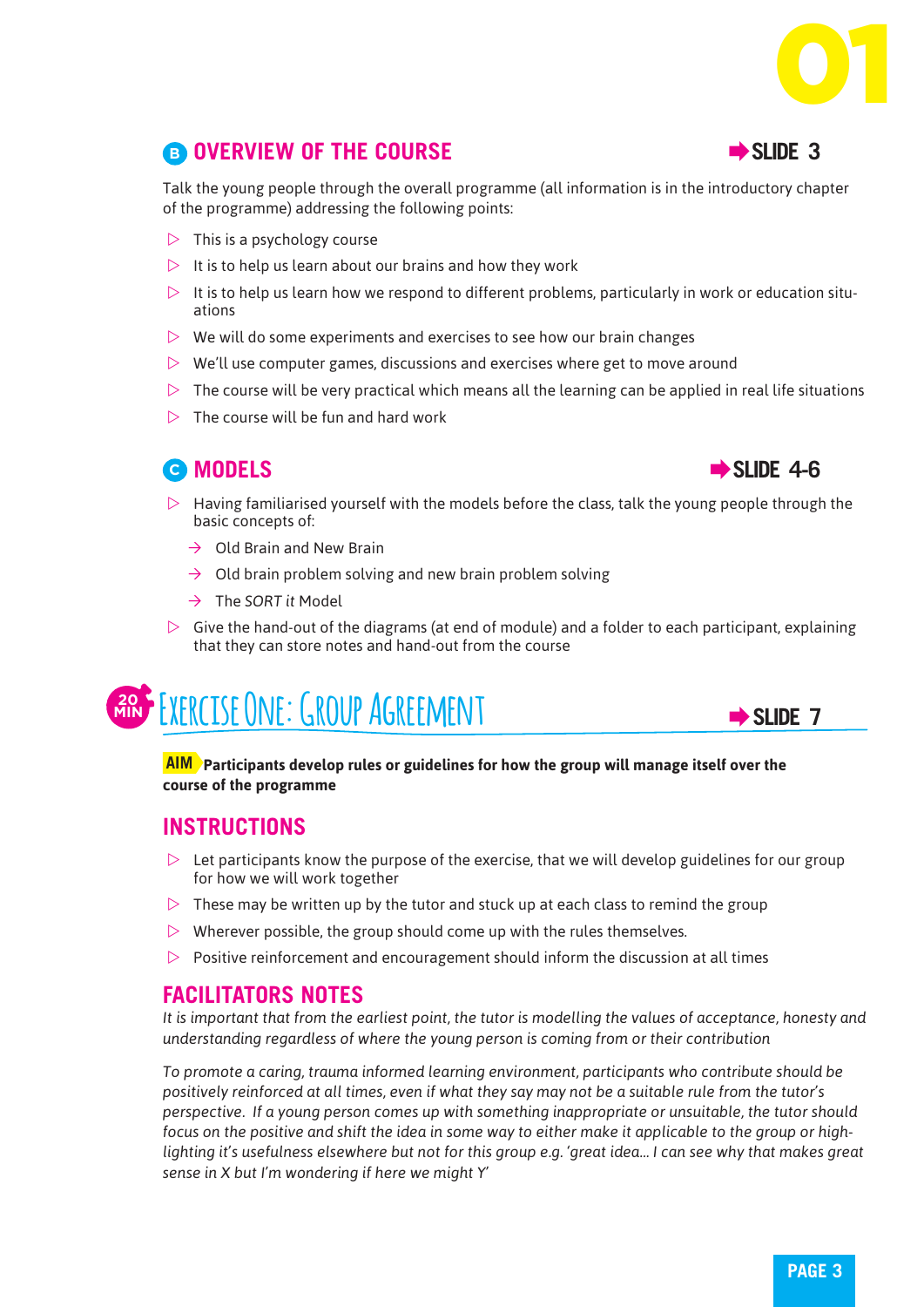## 01

## **POTENTIAL CATEGORIES FOR THE GROUP AGREEMENT**

#### **ACCEPTANCE**

We should accept one another, and feel free to be ourselves, share our stories and not feel judged by the tutor or other people in the group

#### **UNDERSTANDING**

We should try to understand where other people are coming from and let them know that when we are discussing different things

#### **HONESTY**

We should be as honest as possible with one another, while being kind

#### **CONFIDENTIALITY**

Participants should respect one another, and only share stories about anyone in the group with their permission.

#### **PARTICIPATION**

A good way to really learn about ourselves, is to take part, do the exercises, provide feedback to other people and join in conversations. Still, we know some people are shy, some people don't like to talk in a group and some things are just difficult to talk about. Nobody has to do or say anything they don't want, and we want you to take this at your own pace. If you're feeling a bit shy, we encourage you to push yourself to join in, or have a chat to the tutor about it if you need to.

#### **MINDING YOURSELF**

Sometimes when we talk about personal issues, like our families, we can get upset. If you find that you are feeling down and you want a break from the group that's alright, let the tutor know, and they will come outside with you, or you can take a few minutes by yourself if you need to.

#### **TIMEKEEPING**

Everyone should arrive on time so we can get the most out of the sessions together and not have to repeat ourselves

#### **If you can't make it to one the sessions**

The tutor will try to catch up and bring you up to speed during the week.



### **EXERCISE TWO: MY LEARNING SO FAR** EXERCISE TWO:  $\frac{1}{25}$



**AIM** Participants understand that even if we had negative past experience of school, it doesn't mean all our future learning will be the same.

#### **FACILITATORS NOTE**

*It is through this exercise that participants should learn that this is a safe space, where they can be themselves, talk as they usually do and be honest about their opinions or ideas on school. It should be dynamic, challenging and fun.*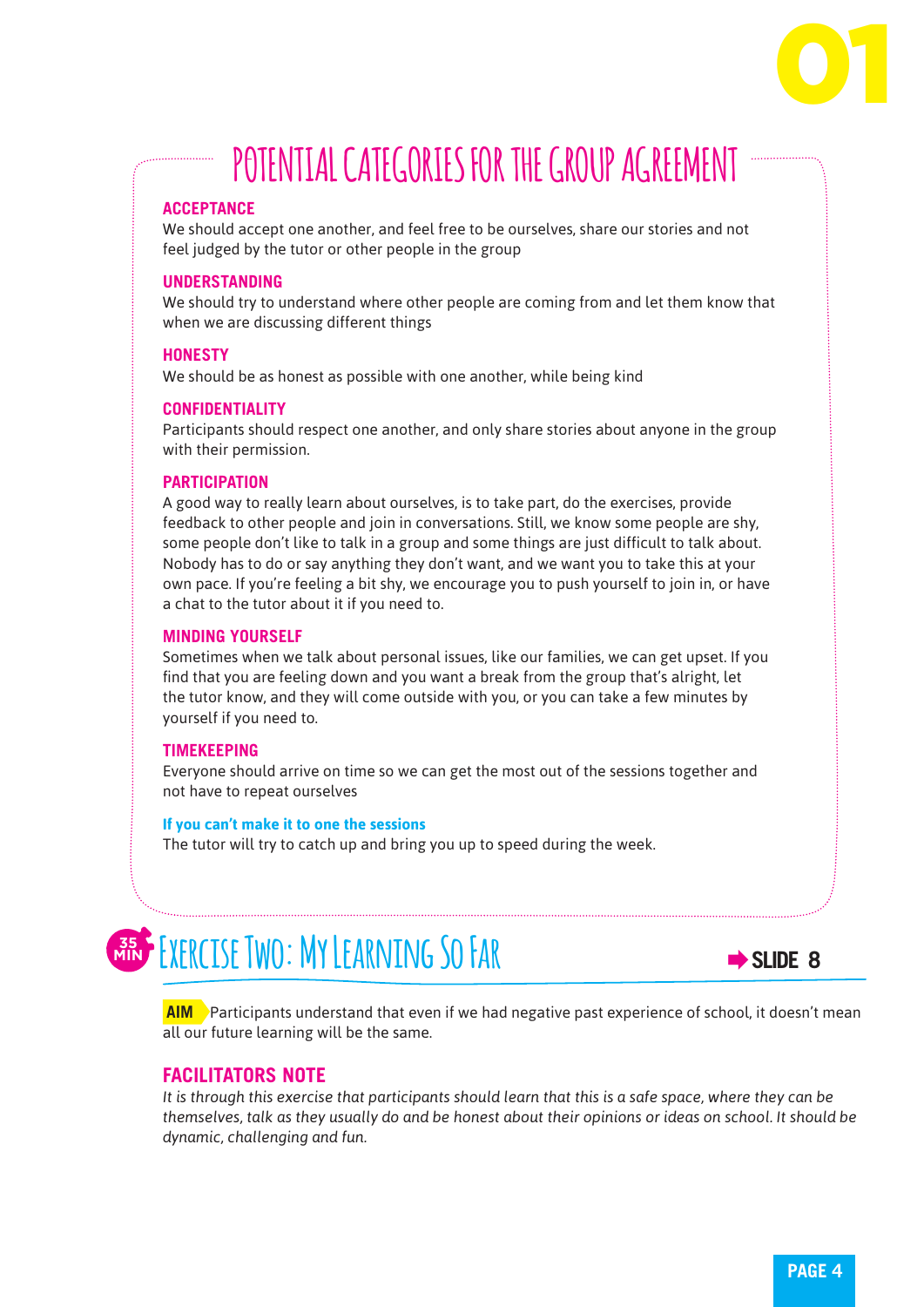

#### **INSTRUCTIONS**

- **a)** Put out the two sheets with 'past' and 'future' headings out on the floor, or in a central point in the room that witll be accessible
- **b)** Ask the young people to come up to the table and pick words out to describe their past experiences of school
- **c)** Ask the young people to also think about words from their heads to describe their past experiences of school. Encourage them to be honest, to curse, to laugh and to be as critical as they feel. If they had positive experiences, they should share them too. Their experiences may relate to, for example
	- $\rightarrow$  Themselves
	- $\rightarrow$  Teachers, schools or institutions
	- $\rightarrow$  Friends or classmates
- **d)** Ask the young people to put some of their words representing their past experiences on the 'past' sheet – they can either place the cut out words, or write some new ones on the sheet
- **e)** Now, facilitate a discussion about what they would like to see happening in the future:

| <b>Group Question</b>                         | <b>Points to Include in Discussion</b>                                                                                                |
|-----------------------------------------------|---------------------------------------------------------------------------------------------------------------------------------------|
| Will learning always be bad or<br>unpleasant? | Even if many past experiences have been difficult<br>or only some have been good, it is possible that the<br>future will be different |
| Could you flip or reverse some of             | Try to describe together what positive learning or                                                                                    |
| the stuff that you've said didn't work        | working environment looks like. This is to try to                                                                                     |
| so well? What would that look like            | describe what a good learning experience would look                                                                                   |
| if it was the opposite?                       | like                                                                                                                                  |
| What words would you use to                   | Ask Participantss to pick some words to describe the                                                                                  |
| describe a positive learning                  | positive future. See if they are in the list of words that                                                                            |
| experience                                    | they have and if not they can write them down                                                                                         |
| What are your hopes for future                | Try to remember that learning can be in a classroom,                                                                                  |
| learning?                                     | youth service or work                                                                                                                 |

 $\triangleright$  Finally, ask the young people to do the same exercise (e.g. using the cut out words or writing words to describe future experiences of learning) as previous but for how they would like learning to be in the future, reflecting the discussion you just had.



**AIM Participants understand that our ability/intelligence is not set, but can be developed through practice**

#### **OVERVIEW**

There is one part to this exercise: Discussion on fluidity of ability and intelligence

#### **PART A: INSTRUCTIONS – STANDING SCALE**

**a)** Ask all participants to stand up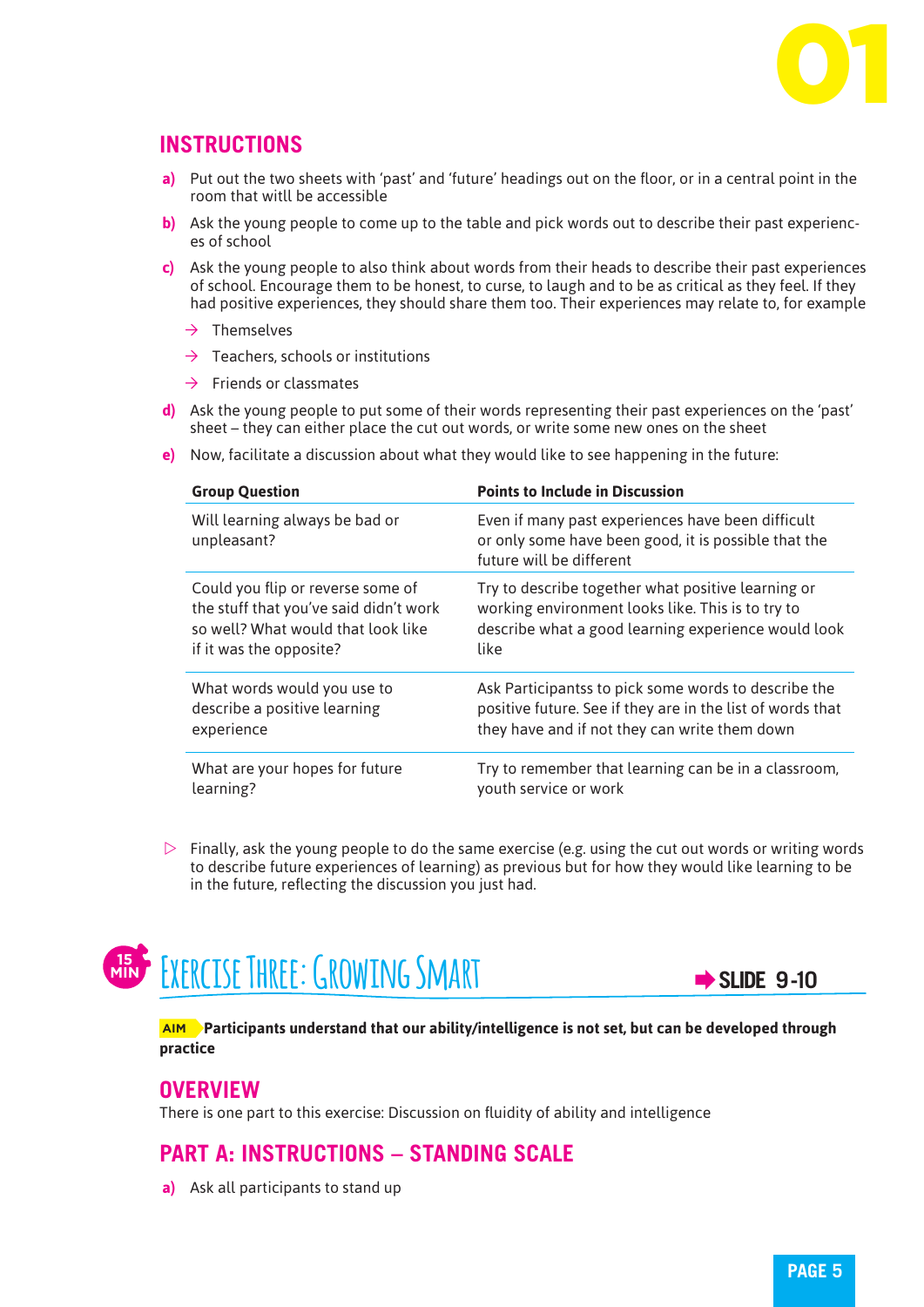

- **b)** Point to one side of the room and say
	- $\rightarrow$  Stand at this side if you think you are smart, stupid or something in between and you cant change that, like you've either got intelligence or you don't
	- $\rightarrow$  Stand at this side if you think that you can change your intelligence and it's not set for life
- **c)** Briefly ask one or two people to discuss their reasoning and explain that you're going to watch a video together about this
- **d)** Together, watch the growth mind-set video on slide 9
- **e)** Read out the quote from Michael Jordanon the presentation (slide 10)
- **f)** Ask again 'how many agree that you are either smart, stupid, or in between, and you can't change that, like you've either got intelligence or you haven't
- **g)** Discuss

| <b>Group Question</b>                                                                            | <b>Points to Include for Discussion</b>                                                                                                                                                                                                                                         |
|--------------------------------------------------------------------------------------------------|---------------------------------------------------------------------------------------------------------------------------------------------------------------------------------------------------------------------------------------------------------------------------------|
| Do you think what<br>you believe about<br>your intelligence<br>can hold you back                 | Those who believe intelligence is fixed typically feel that if they<br>encounter a problem that they cannot immediately master, that they<br>are not capable of overcoming it. Those with a growth mindset are<br>more likely to problem solve and try to find a way around it. |
| Can you do a 'work<br>out' on your intelli-<br>gence like you can<br>on your body in<br>the gym? | Intelligence and ability are things that can grow and develop, like our<br>muscles, through exercise and work                                                                                                                                                                   |
| What do people<br>with a fixed<br>mindset believe?                                               | They have a certain amount of intelligence or ability, and that's that;<br>nothing can be done to change it.<br>This means that they might not make an effort to face challenges, and<br>are therefore unlikely to succeed in managing difficulties                             |
| What do people<br>in the growth<br>mindset believe?                                              | Their talents and abilities can be developed through passion,<br>education, and persistence. This means that they will make an effort<br>to manage challenges. They might not always succeed but they stand<br>a better chance of success than if they didn't try.              |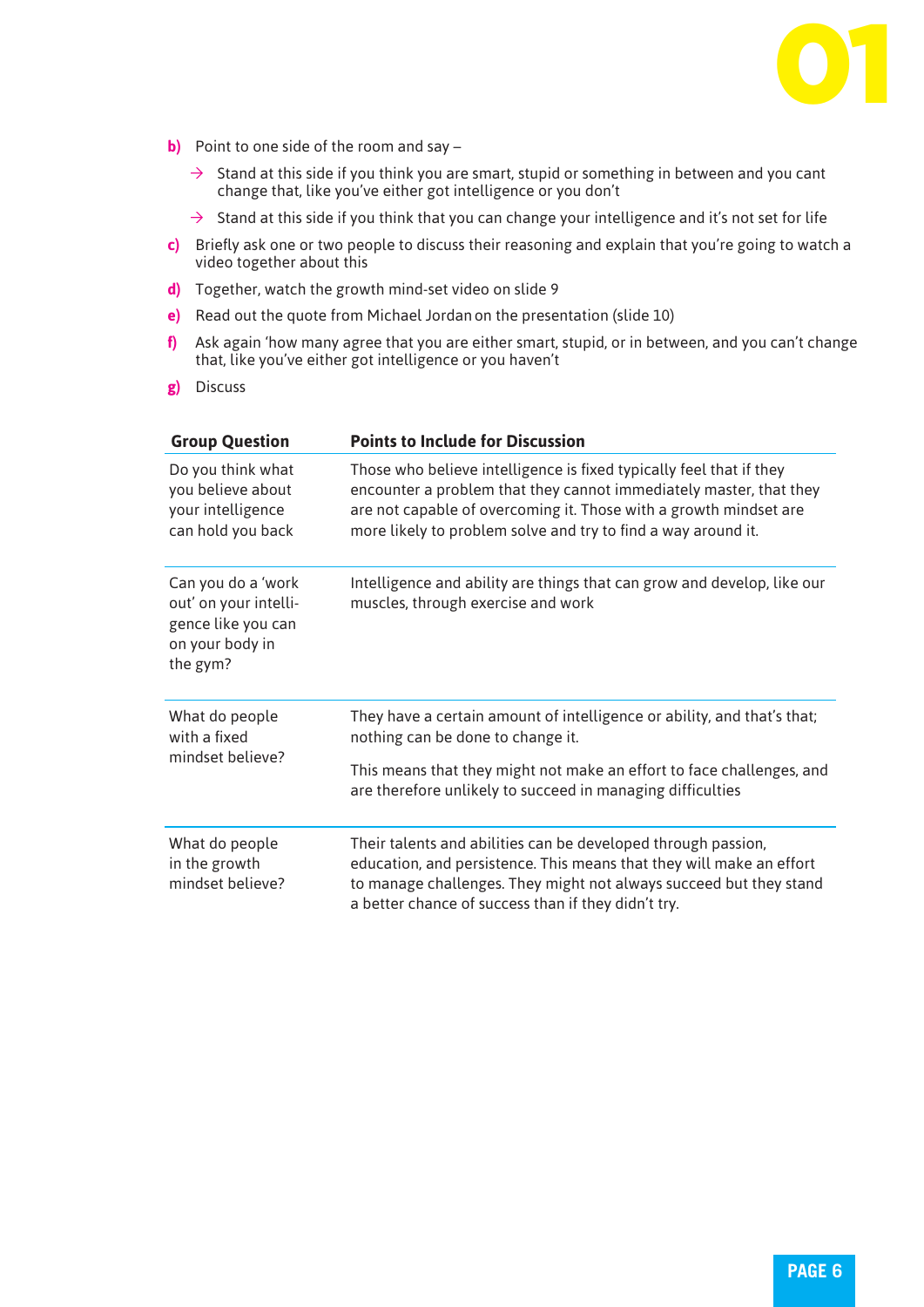

#### **TIME Allow up to 10 minutes for this session**

**AIM Use this close to introduce the idea of the close of the group to the participants. The close is a 10-minute wind down to clear their headspace and get them ready to go on to their next class.** 

#### **INSTRUCTIONS**

**Explain:** let participants know that the close each week will have three parts - a simple reflection on what we have learned, a small challenge they have to take home with them in order to practice wha they learned, and a grounding mindfulness exercise

**Reflection:** For this week, participants can simply say:

- $\triangleright$  One thing they've learned
- $\triangleright$  One thing they are looking forward to learning more about

**Take the Lesson:** Explain to participants that each week, they will be asked to 'take the lesson' from the day into the week. The task for this week is to:

 $\triangleright$  Keep an eye on the different things they learn in different places over the week, and report back next week on one new thing that they learn. Anything at all. It can be at home, it can be on a course, or with mates.

#### **Grounding:**

- $\triangleright$  Explain that every week, to formally close the group that we will do the same exercise which is to ground ourselves and focus ourselves
- $\triangleright$  Ring the bell/ mindfulness app
- $\triangleright$  Ask participants to look at their feet and feel them on the ground, feel their hands and feet.
- $\triangleright$  Thank the participants and wish them well until next week

01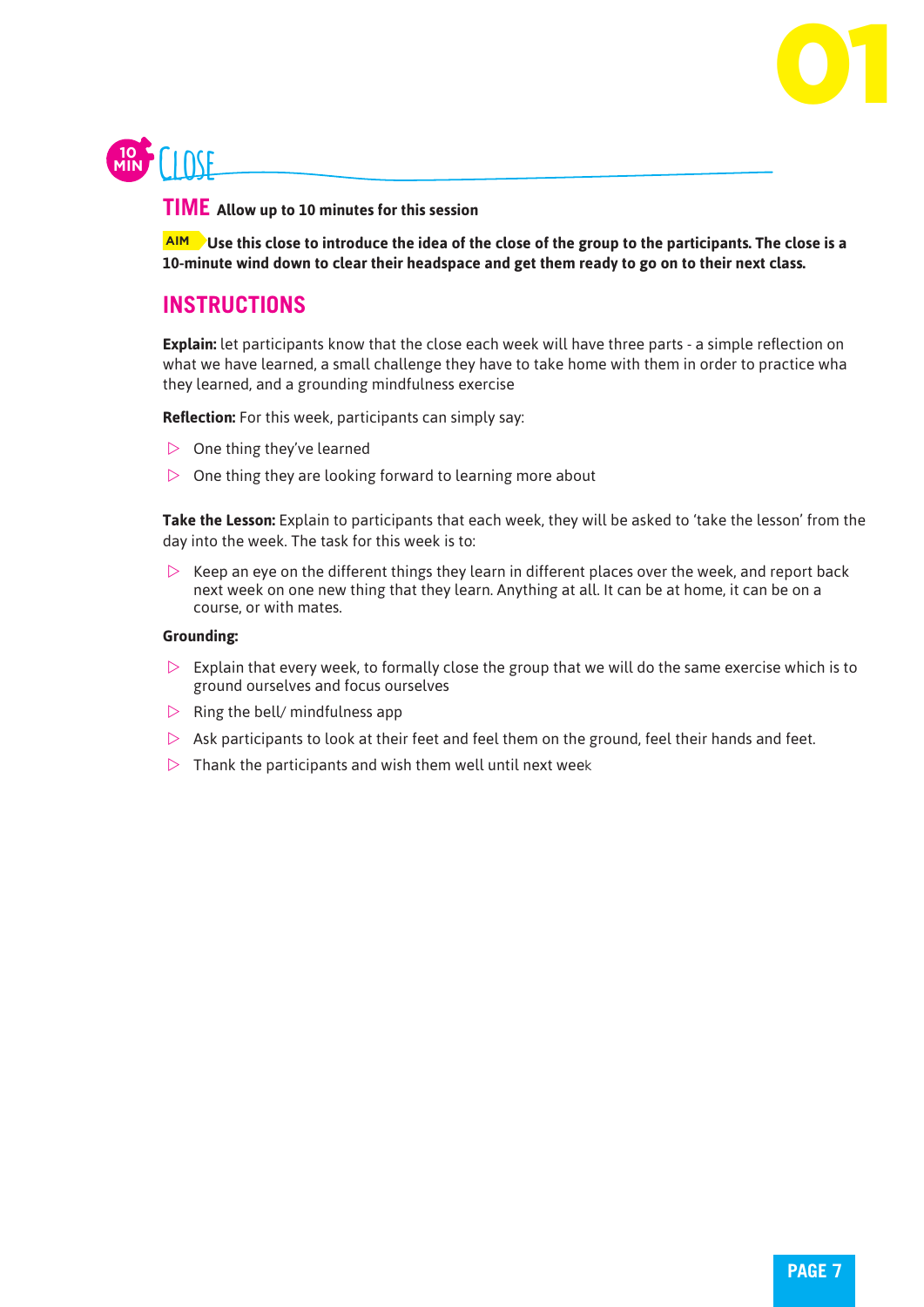